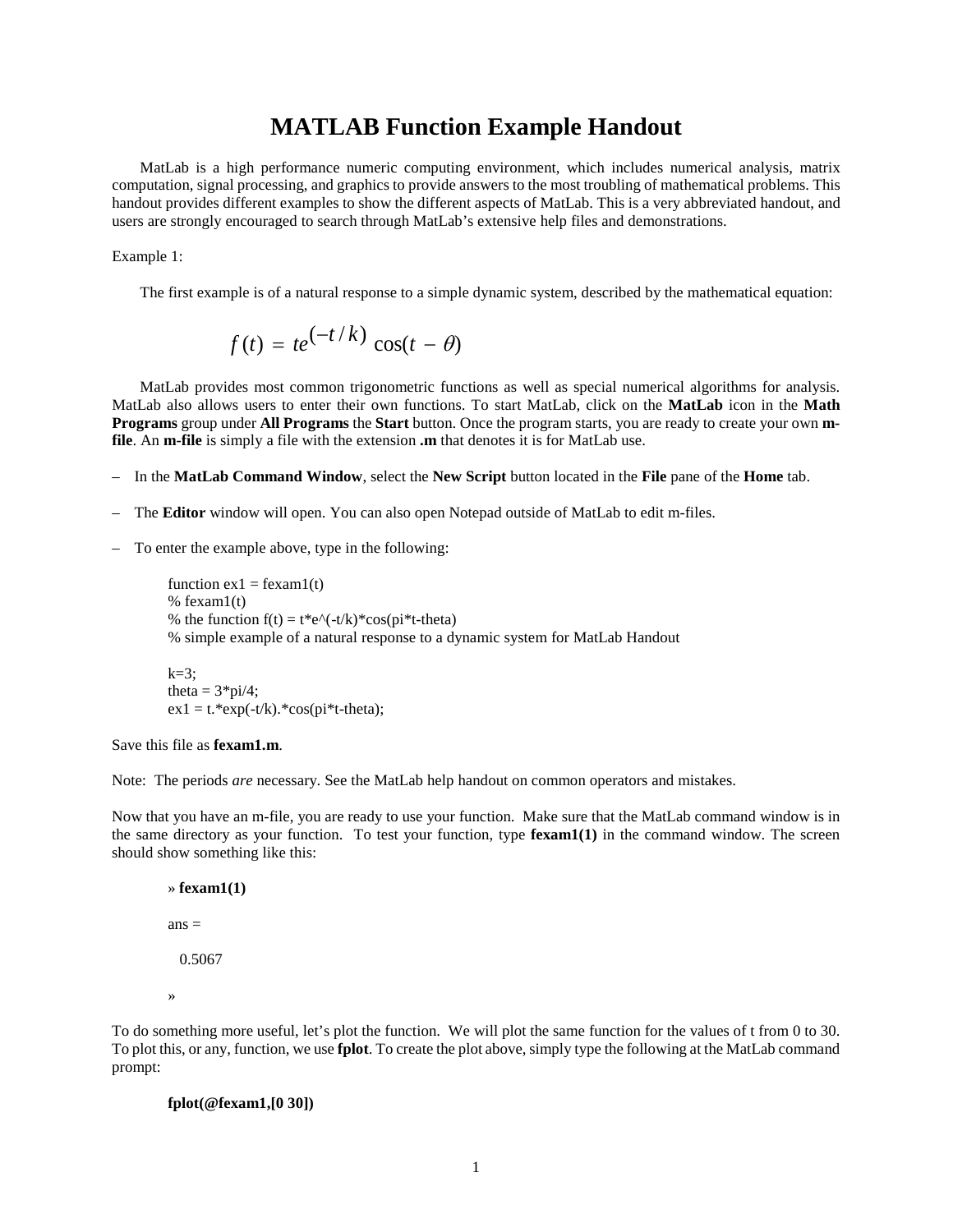To add x and y axis labels and a title to the plot, go to the menu in the graph window under **Insert** click **X label,** once you have added the x label text do the same for the **Y label** and **Title**.



The finished plot should look something like this:

Of course, any function can be substituted for **fexam1**, such as **sin**, **cos**, etc. Note: The at symbol before the function name.

MatLab can do many other useful operations. We will explore only three: **zero finding**, **numerical integration**, and **minima finding**.

## **Zero Finding:**

For this operation, we will use the function **fzero**. Type the following at the MatLab command prompt:

»**fzero(@fexam1, 5)**

 $ans =$ 

5.2500

This finds a zero for the example function at a value near t=5.